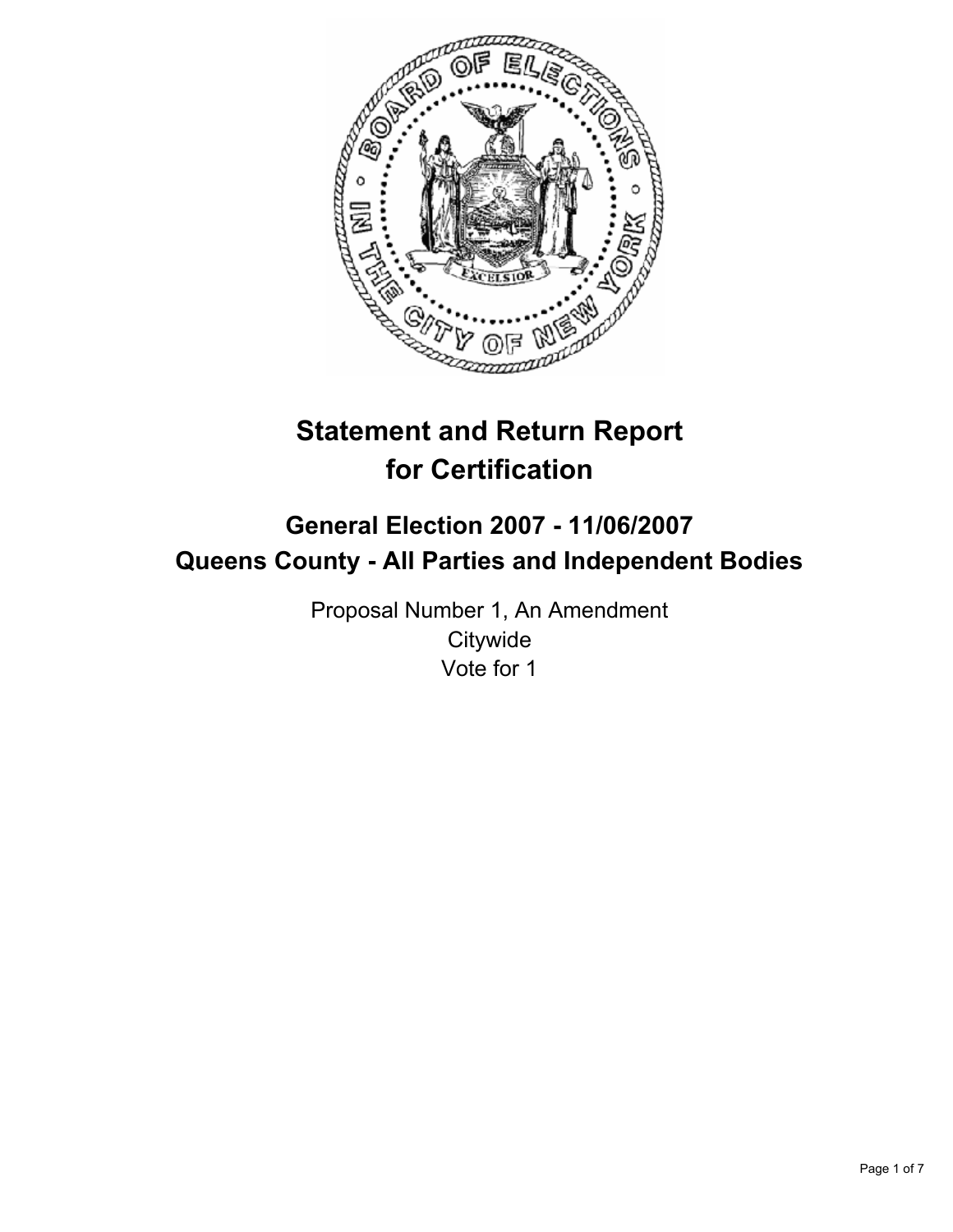

| <b>PUBLIC COUNTER</b> | 2,509 |
|-----------------------|-------|
| <b>EMERGENCY</b>      | 0     |
| ABSENTEE/MILITARY     | 147   |
| AFFIDAVIT             | 24    |
| <b>Total Ballots</b>  | 2,680 |
| <b>YES</b>            | 685   |
| <b>NO</b>             | 205   |
| <b>Total Votes</b>    | 890   |
| Unrecorded            | 1,790 |

## **Assembly District 23**

| PUBLIC COUNTER       | 4,152 |
|----------------------|-------|
| <b>EMERGENCY</b>     |       |
| ABSENTEE/MILITARY    | 402   |
| AFFIDAVIT            | 27    |
| <b>Total Ballots</b> | 4,581 |
| <b>YES</b>           | 1,593 |
| <b>NO</b>            | 659   |
| <b>Total Votes</b>   | 2,252 |
| Unrecorded           | 2,329 |

#### **Assembly District 24**

| PUBLIC COUNTER       | 4,147 |
|----------------------|-------|
| <b>EMERGENCY</b>     | 0     |
| ABSENTEE/MILITARY    | 230   |
| <b>AFFIDAVIT</b>     | 19    |
| <b>Total Ballots</b> | 4,396 |
| <b>YES</b>           | 1,958 |
| <b>NO</b>            | 626   |
| <b>Total Votes</b>   | 2,584 |
| Unrecorded           | 1,812 |

| <b>PUBLIC COUNTER</b> | 2,525 |
|-----------------------|-------|
| <b>EMERGENCY</b>      | 0     |
| ABSENTEE/MILITARY     | 164   |
| AFFIDAVIT             | 15    |
| <b>Total Ballots</b>  | 2,704 |
| <b>YES</b>            | 998   |
| <b>NO</b>             | 355   |
| <b>Total Votes</b>    | 1,353 |
| Unrecorded            | 1,351 |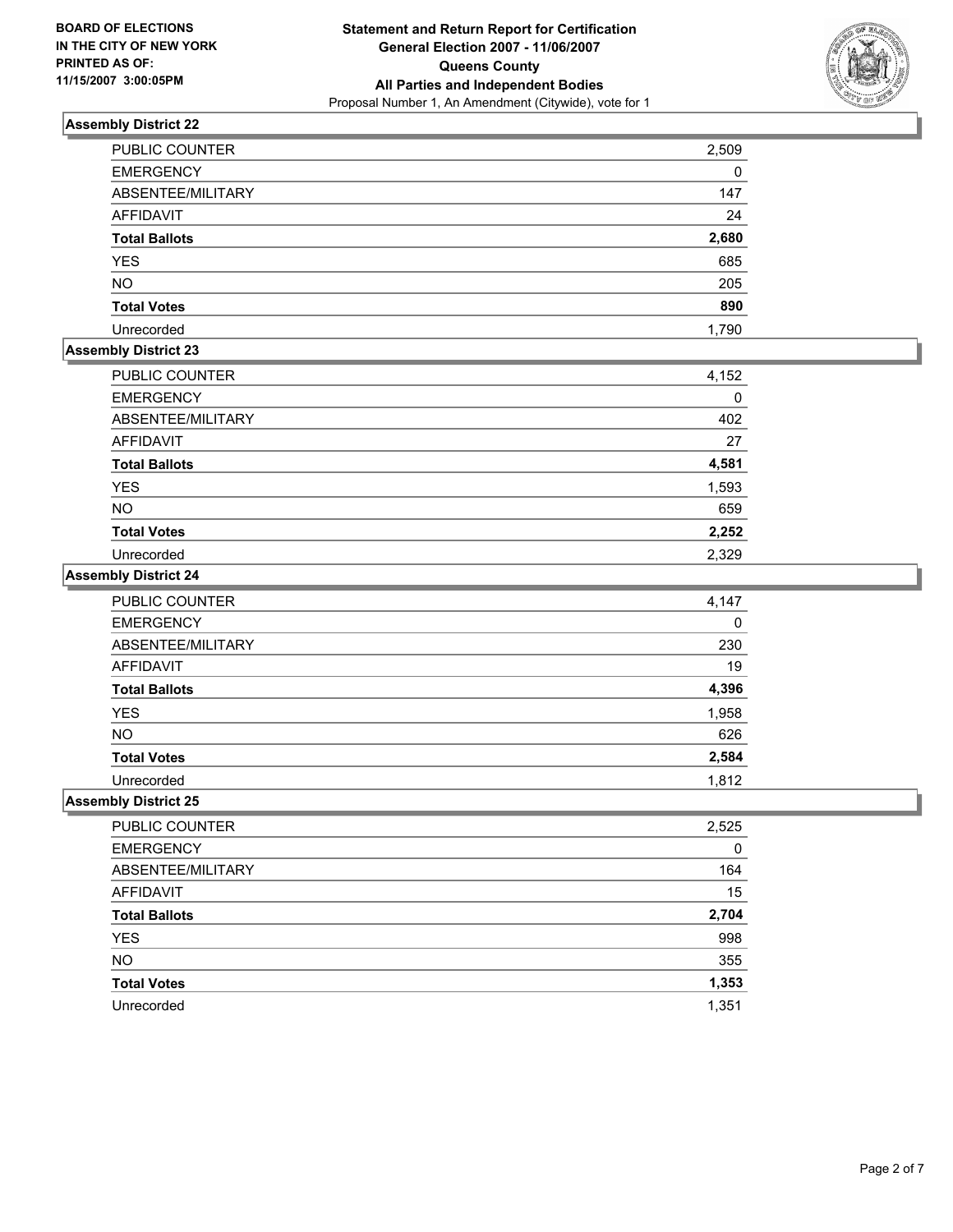

| <b>PUBLIC COUNTER</b> | 4,664 |
|-----------------------|-------|
| <b>EMERGENCY</b>      | 0     |
| ABSENTEE/MILITARY     | 388   |
| AFFIDAVIT             | 23    |
| <b>Total Ballots</b>  | 5,075 |
| <b>YES</b>            | 2,309 |
| <b>NO</b>             | 744   |
| <b>Total Votes</b>    | 3,053 |
| Unrecorded            | 2,022 |

## **Assembly District 27**

| <b>PUBLIC COUNTER</b> | 3,265 |
|-----------------------|-------|
| <b>EMERGENCY</b>      |       |
| ABSENTEE/MILITARY     | 239   |
| AFFIDAVIT             | 28    |
| <b>Total Ballots</b>  | 3,536 |
| <b>YES</b>            | 1,299 |
| <b>NO</b>             | 450   |
| <b>Total Votes</b>    | 1,749 |
| Unrecorded            | 1,787 |

#### **Assembly District 28**

| PUBLIC COUNTER       | 3,384 |
|----------------------|-------|
| <b>EMERGENCY</b>     | 4     |
| ABSENTEE/MILITARY    | 326   |
| <b>AFFIDAVIT</b>     | 27    |
| <b>Total Ballots</b> | 3,741 |
| <b>YES</b>           | 1,573 |
| <b>NO</b>            | 542   |
| <b>Total Votes</b>   | 2,115 |
| Unrecorded           | 1,626 |

| <b>PUBLIC COUNTER</b> | 3,714 |
|-----------------------|-------|
| <b>EMERGENCY</b>      | 4     |
| ABSENTEE/MILITARY     | 181   |
| AFFIDAVIT             | 33    |
| <b>Total Ballots</b>  | 3,932 |
| <b>YES</b>            | 989   |
| <b>NO</b>             | 379   |
| <b>Total Votes</b>    | 1,368 |
| Unrecorded            | 2,564 |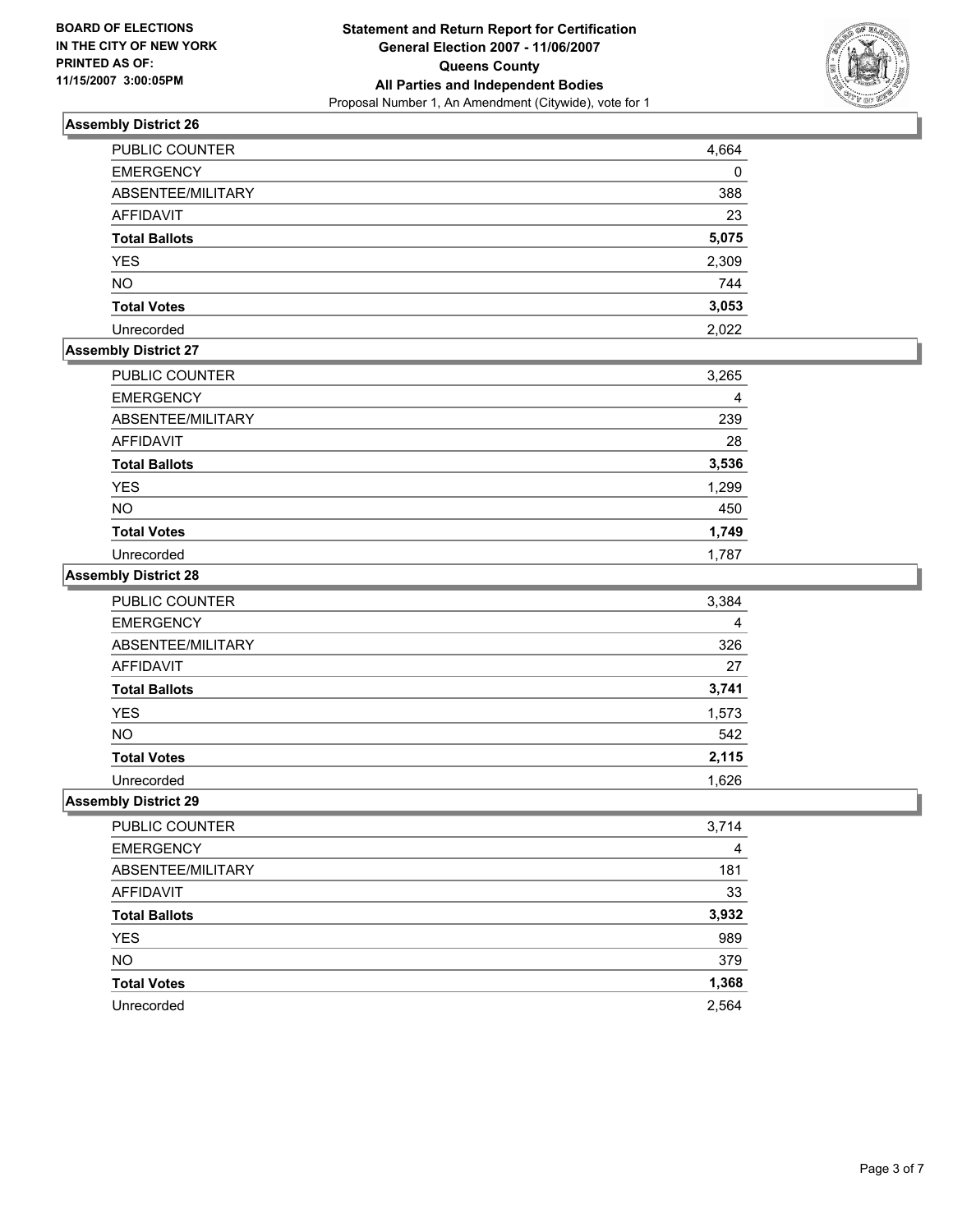

| <b>PUBLIC COUNTER</b> | 2,824 |
|-----------------------|-------|
| <b>EMERGENCY</b>      | 0     |
| ABSENTEE/MILITARY     | 178   |
| AFFIDAVIT             | 25    |
| <b>Total Ballots</b>  | 3,027 |
| <b>YES</b>            | 1,021 |
| <b>NO</b>             | 435   |
| <b>Total Votes</b>    | 1,456 |
| Unrecorded            | 1,571 |

## **Assembly District 31**

| PUBLIC COUNTER       | 3,007 |
|----------------------|-------|
| <b>EMERGENCY</b>     |       |
| ABSENTEE/MILITARY    | 270   |
| AFFIDAVIT            | 30    |
| <b>Total Ballots</b> | 3,311 |
| <b>YES</b>           | 868   |
| <b>NO</b>            | 349   |
| <b>Total Votes</b>   | 1,217 |
| Unrecorded           | 2,094 |

#### **Assembly District 32**

| PUBLIC COUNTER       | 3,823 |
|----------------------|-------|
| <b>EMERGENCY</b>     | 3     |
| ABSENTEE/MILITARY    | 92    |
| <b>AFFIDAVIT</b>     | 29    |
| <b>Total Ballots</b> | 3,947 |
| <b>YES</b>           | 1,020 |
| <b>NO</b>            | 403   |
| <b>Total Votes</b>   | 1,423 |
| Unrecorded           | 2,524 |

| 3,862 |
|-------|
| 0     |
| 115   |
| 38    |
| 4,015 |
| 1,190 |
| 452   |
| 1,642 |
| 2,373 |
|       |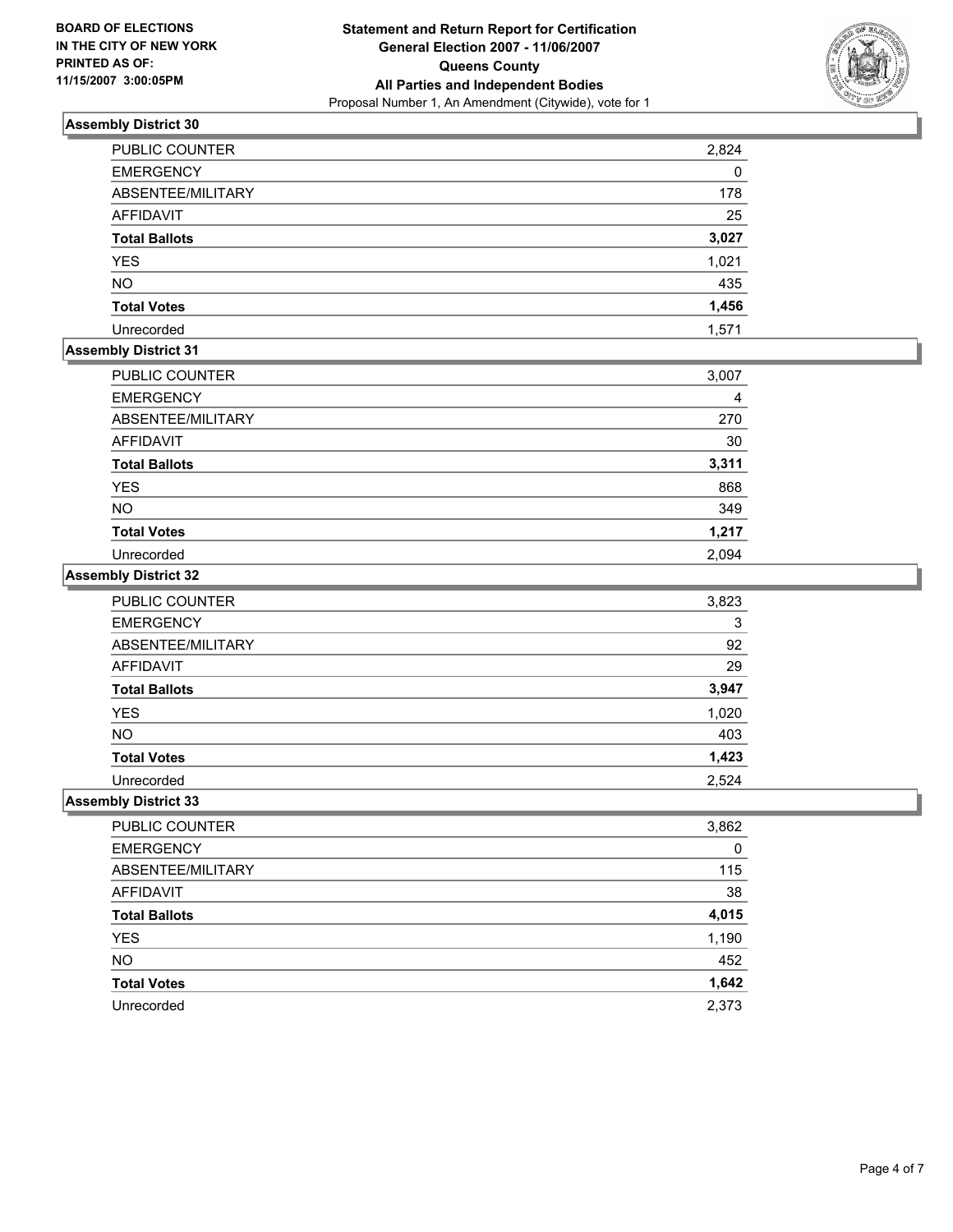

| <b>PUBLIC COUNTER</b> | 2,548 |
|-----------------------|-------|
| <b>EMERGENCY</b>      | 0     |
| ABSENTEE/MILITARY     | 117   |
| AFFIDAVIT             | 23    |
| <b>Total Ballots</b>  | 2,688 |
| <b>YES</b>            | 808   |
| <b>NO</b>             | 246   |
| <b>Total Votes</b>    | 1,054 |
| Unrecorded            | 1,634 |

## **Assembly District 35**

| PUBLIC COUNTER       | 2,541 |
|----------------------|-------|
| <b>EMERGENCY</b>     | 0     |
| ABSENTEE/MILITARY    | 157   |
| AFFIDAVIT            | 26    |
| <b>Total Ballots</b> | 2,724 |
| <b>YES</b>           | 726   |
| <b>NO</b>            | 274   |
| <b>Total Votes</b>   | 1,000 |
| Unrecorded           | 1.724 |

#### **Assembly District 36**

| PUBLIC COUNTER       | 2,632 |
|----------------------|-------|
| <b>EMERGENCY</b>     | 0     |
| ABSENTEE/MILITARY    | 94    |
| <b>AFFIDAVIT</b>     | 23    |
| <b>Total Ballots</b> | 2,749 |
| <b>YES</b>           | 986   |
| <b>NO</b>            | 343   |
| <b>Total Votes</b>   | 1,329 |
| Unrecorded           | 1,420 |

| PUBLIC COUNTER       | 3,024 |
|----------------------|-------|
| <b>EMERGENCY</b>     |       |
| ABSENTEE/MILITARY    | 85    |
| AFFIDAVIT            | 27    |
| <b>Total Ballots</b> | 3,137 |
| <b>YES</b>           | 1,014 |
| <b>NO</b>            | 335   |
| <b>Total Votes</b>   | 1,349 |
| Unrecorded           | 1,788 |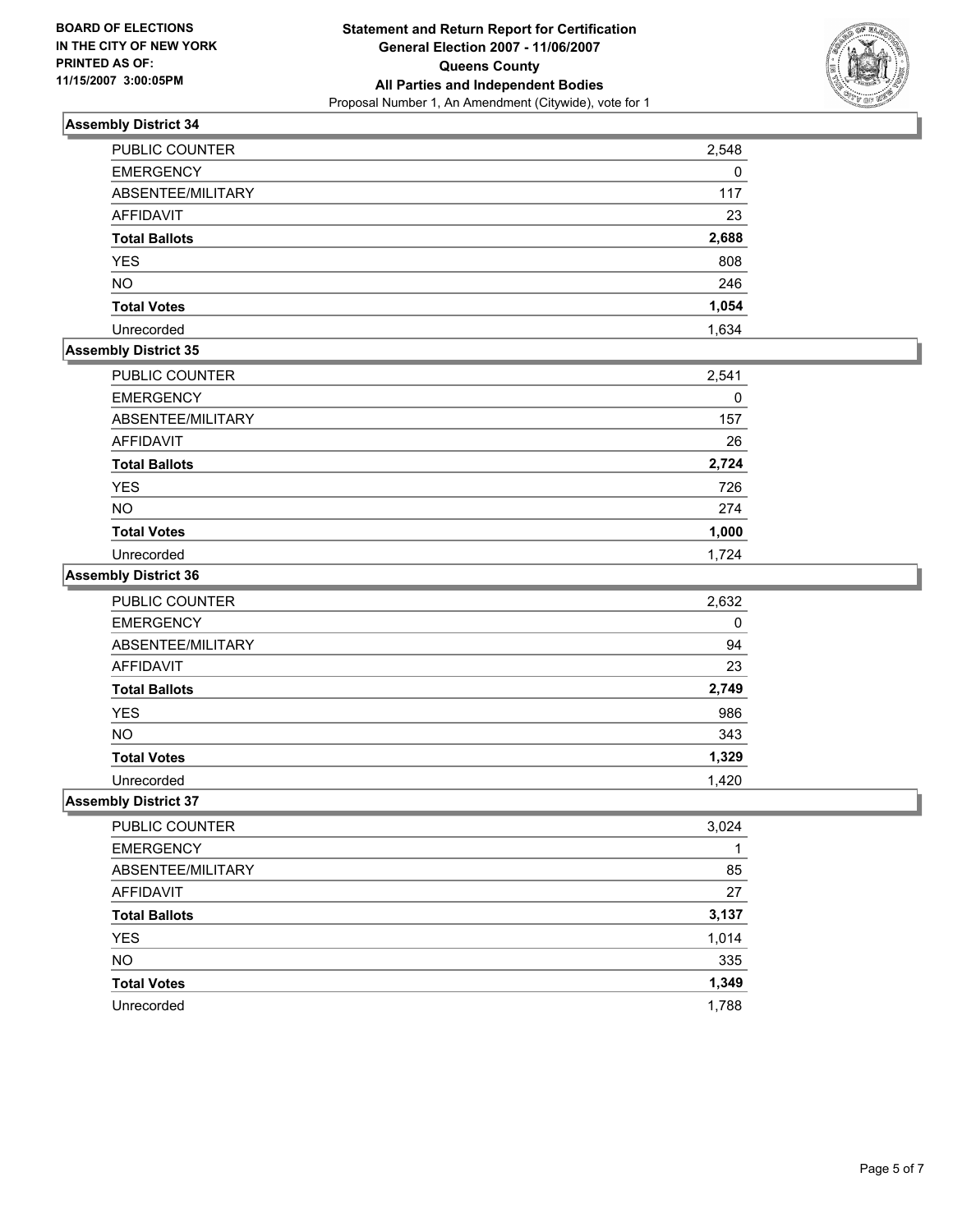

| PUBLIC COUNTER       | 2,554 |
|----------------------|-------|
| <b>EMERGENCY</b>     | っ     |
| ABSENTEE/MILITARY    | 120   |
| AFFIDAVIT            | 24    |
| <b>Total Ballots</b> | 2,700 |
| <b>YES</b>           | 999   |
| <b>NO</b>            | 399   |
| <b>Total Votes</b>   | 1,398 |
| Unrecorded           | 1,302 |

| <b>PUBLIC COUNTER</b> | 1,941 |
|-----------------------|-------|
| <b>EMERGENCY</b>      | 0     |
| ABSENTEE/MILITARY     | 48    |
| AFFIDAVIT             | 21    |
| <b>Total Ballots</b>  | 2,010 |
| <b>YES</b>            | 543   |
| <b>NO</b>             | 147   |
| <b>Total Votes</b>    | 690   |
| Unrecorded            | 1,320 |